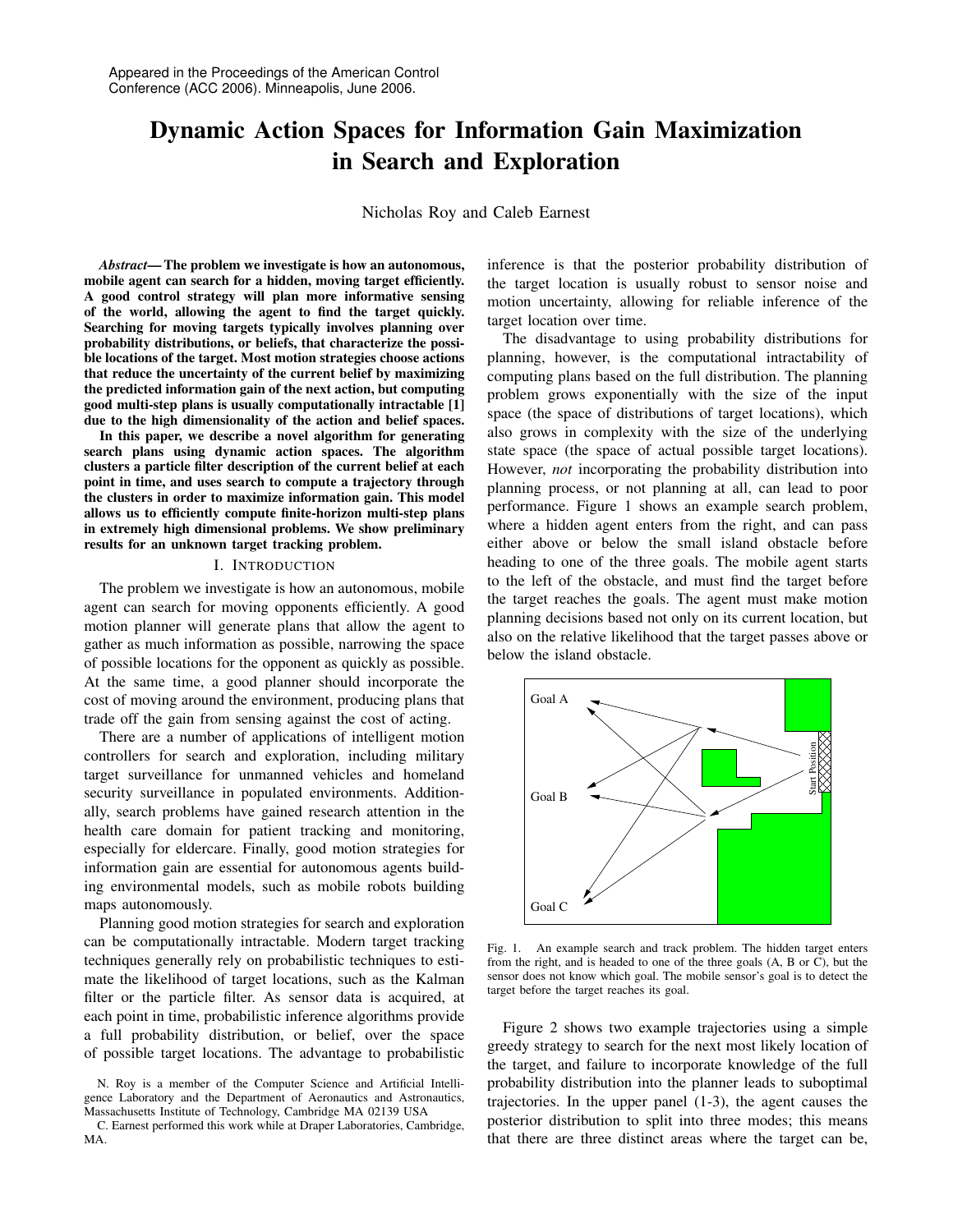

Fig. 2. Two examples of bad motion planning. The solid blocks are obstacles, the open circle is the mobile agent, and the small particles are samples drawn according the distribution of possible target locations at each point in time. In the upper series of panels, the search trajectory causes the posterior distribution to split into three distinct modes, making the search problem harder. In the lower series of panels, the two modes are approximately equal in information gain, and so the controller oscillates between the two modes as the modes move away.

making the target detection substantially harder. In the lower panel (4-6), the agent's control does not recognize that it is oscillating between two approximately equal modes in the distribution.

Computing good motion plans is a planning and control problem in the high-dimensional space of possible probability distributions, or possible beliefs. If the underlying state space is discretized into  $n$  possible states, then the space of possible beliefs (the input space to the planner) has dimensionality  $n - 1$ . If the underlying state space is continuous, then the input space is potentially of infinite dimension. The challenge is how to compute good control actions in this very high dimensional problem space.

## II. DYNAMIC TARGET TRACKING

The problem of our mobile agent is to find a moving target as quickly as possible. We assume that the mobile agent and the target occupy the same  $(x, y)$  space; without loss of generality we will neglect orientation. We assume that the agent operates by issuing some control action  $u$  that causes its own position to change, and it then receives some (binaryvalued) observation  $z$  that indicates whether the agent can detect the target or not. Once the agent has inferred (from the sequence of observations) that it has detected the target, the agent declares that it has found the target and the search problem ends.

If we model the motion of the agent, target and the target detection observations probabilistically, we can compute a probability distribution for the locations of the agent and target at time t,  $a_t$  and  $x_t$  respectively, from the sequence of actions  $u_0, u_1, \ldots, u_t$  and observations  $z_0, z_1, \ldots, z_t$ :

$$
p(\mathbf{a}_t, \mathbf{x}_t | z_t, u_t, z_{t-1}, u_{t-1}, \dots, z_0, u_0). \tag{1}
$$

If we assume that the states of the agent and target are Markovian and we make use of some basic rules of probability, we can factor this distribution into

$$
p(\mathbf{a}_t, \mathbf{x}_t | z_t, u_t, z_{t-1}, ut-1, \ldots) =
$$
  
\n
$$
\eta p(z_t | \mathbf{x}_t, \mathbf{a}_t) \iint p(\mathbf{x}_t | \mathbf{x}_{t-1}) p(\mathbf{a}_t | u_t, \mathbf{a}_{t-1}) \cdot
$$
  
\n
$$
p(\mathbf{x}_{t-1}, \mathbf{a}_{t-1} | z_{t-1}, u_{t-1}) d \mathbf{x}_{t-1} d \mathbf{a}_{t-1}.
$$
\n(2)

In this equation,  $p(z_t|\mathbf{x}_t, \mathbf{a}_t)$  is the probabilistic model of the detection observations,  $p(\mathbf{x}_t|\mathbf{x}_{t-1})$  is the motion model of the target,  $p(\mathbf{a}_t|u_t, \mathbf{a}_{t-1})$  is the motion model of the agent and  $\eta$  is a normalizer. Note that we have factored the motion models of the agent and target to reflect conditional independence, i.e., we assume that the target moves independently of the agent. If the two models are dependent, we would simply have a more complex, joint motion model. This equation for the posterior distribution, a special form of the general Bayes' filter [2], gives a recursive way to update the current belief over agent and target location by incorporating a new control and observation into the previous belief.

We do not have a closed form representation of the exact posterior distribution  $p(\mathbf{x}_t, \mathbf{a}_t | z_t, u_t)$ . A common approach to representing posteriors in tracking problems is to the Extended Kalman Filter approximation [3], however, the EKF assumes that the distribution can be well-approximated by a single Gaussian distribution, and the filter computes the maximum *a posteriori* mean and covariance. An examination of the data (such as the posterior distributions shown in figure 2) for the target tracking problem indicates that the EKF is likely to provide a poor approximation as the distribution contain several modes.

Instead we will represent the posterior distribution using the non-parametric model of particle filtering, in which the posterior is approximated by a set of sample states that are distributed according to the distribution  $p(\mathbf{a}_t, \mathbf{x}_t | z^t, u^t)$ . We will use an algorithm called Importance Sampling [4], [5], which assumes knowledge of a *proposal* distribution that we can easily sample from and is reasonably "close" to the desired *target* distribution to be sampled (in this case, the posterior of equation 2); the assumption is that the target distribution can be evaluated for a given state but cannot be easily sampled. The basic process is to generate a proposal set of samples  $\{x^i\}$  according to the proposal distribution  $q(\mathbf{x})$ . (Again without loss of generality we will temporarily ignore the agent position a for clarity.) Each sample is assigned an importance weight

$$
w^i = \frac{p(\mathbf{x}^i)}{q(\mathbf{x}^i)}
$$
(3)

where  $q(\mathbf{x}^i)$  is the probability of sample  $\mathbf{x}^i$  according to the proposal distribution and  $p(\mathbf{x}^i)$  is the probability of sample  $\mathbf{x}^i$  according to the target distribution. The weighted samples are then resampled according to their weights, and in the limit of an infinite number of samples, the sample density will converge to the target distribution density[5].

In the case of Bayesian filtering, we have access to samples from the prior distribution which can be propagated through the motion model to become a proposal distribution for the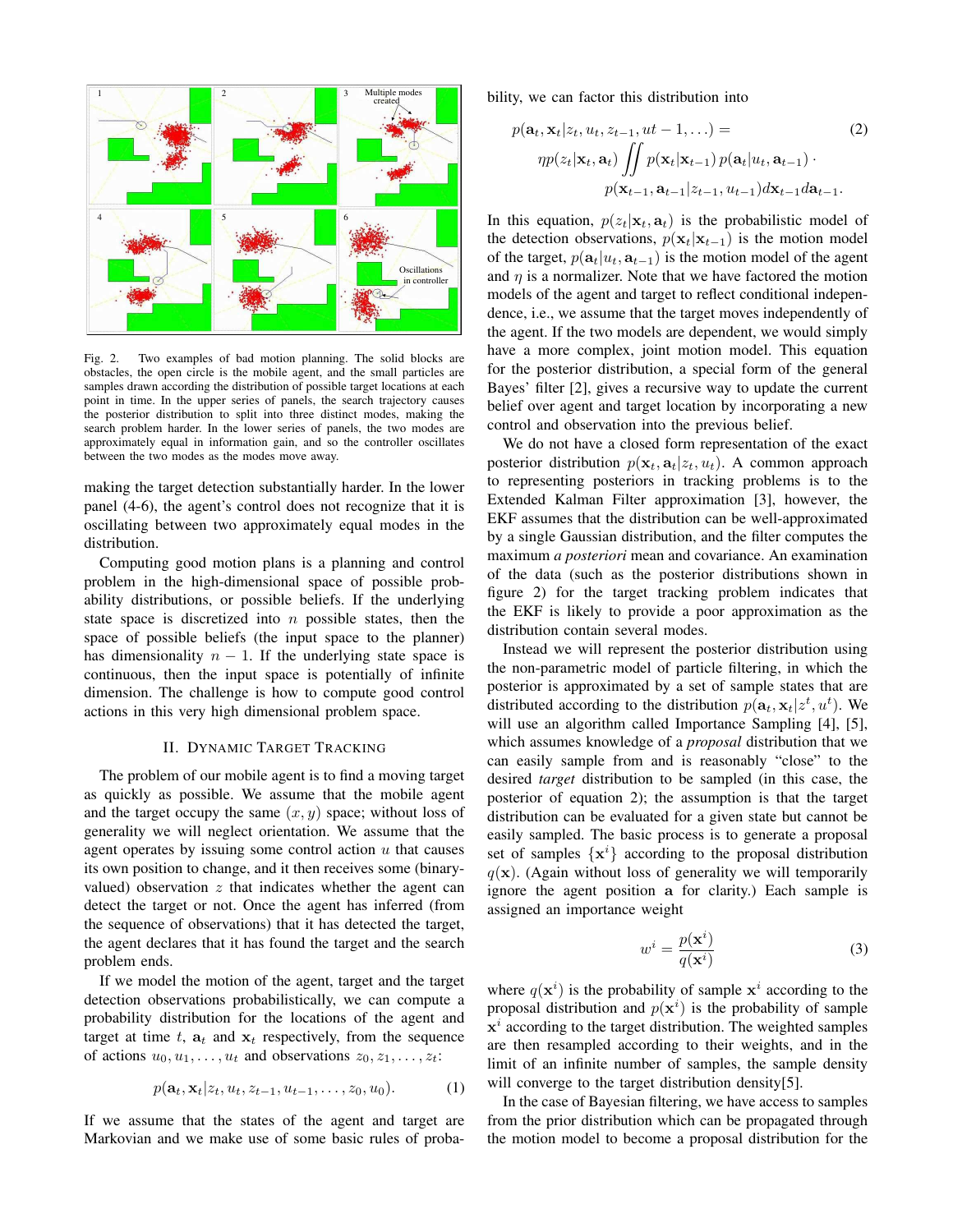posterior distribution:

$$
w^{i} = \frac{p(\mathbf{x}_{t}^{i}|z_{t}, u_{t})}{p(\mathbf{x}_{t}^{i}|u_{t})} = \frac{\eta p(z_{t}|\mathbf{x}_{t}^{i}) \int p(\mathbf{x}_{t}^{i}|u_{t}, \mathbf{x}_{t-1}) d\mathbf{x}_{t-1}}{\eta \int p(\mathbf{x}_{t}^{i}|u_{t}, \mathbf{x}_{t-1}) d\mathbf{x}_{t-1}} \tag{4}
$$

$$
= p(z^{t}|\mathbf{x}_{t}^{i}). \tag{5}
$$

The full Importance Sampling algorithm for Bayesian filtering is given in table I.

Input: Particle set 
$$
p_{t-1} = \{x_{t-1}^0, x_{t-1}^1, \ldots, x_{t-1}^n\}
$$
,  
control  $u_t$ , observation  $z_t$ .  
1) Sample from proposal distribution:  
•  $\forall x_{t-1}^i$ : sample  $x_t^i$  according to  $p(x_t|u_t, x_{t-1}^i)$   
2) Compute importance weights for each particle:  
•  $\forall x_t^i : w^i = p(z_t|x_t^i)$   
3) Sample from *n* particles from  $\{x_t^i\}$  according to weights  $\{w^i\}$   
to generate  $p_t = \{x_t^0, x_t^1, \ldots, x_t^n\}$ 

#### TABLE I

IMPORTANCE SAMPLING FOR BAYESIAN FILTERING.

The advantage to the particle filter method for tracking is that arbitrary distributions such as those in figure 2 can be easily represented; additionally, there are fewer restrictions on the prediction and measurement models. The two major disadvantages to particle filtering involve the complexity of the particle set, that is, the number of particles required to accurately represent the distribution. Firstly, the complexity of the particle set is exponential in the number of variables being tracked; in our example of agent and target position tracking, we have a small number of variables and therefore do not pay a heavy penalty in our problem. Secondly, the number of samples required to approximate the posterior distribution depends on the divergence between the proposal and target distributions; the greater the divergence between the two distributions, the more samples are required to accurately represent the target distribution. However, in the case of Bayesian filtering for real-world dynamical systems, the proposal distribution offered by the motion model is frequently a good approximation to the posterior, and the number of particles can be kept fairly low.

## III. MOTION PLANNING FOR TARGET TRACKING

Given that we are using probabilistic inference to compute a posterior over possible locations of the target, we can use decision theory to choose good measurements. Decision theory phrases the problem as one of choosing measurements that maximize information, where the information gain is the change in the entropy of the posterior distribution,  $H(p)$  =  $\int_x p(x) \log p(x) dx$ . Because we are using a non-parametric representation of a continuous distribution, however, the entropy cannot be easily computed; we approximate the information gain with the relative change in variance of the distribution. Our agent must therefore choose trajectories that minimize the posterior variance of the set of particles.

This planning problem suffers from computational complexity in that we must compute a plan based on the current belief (probability distribution) as represented by our particle set, rather than a single state estimate. The cost of planning grows exponentially with the horizon length (the number of



Fig. 3. An example particle set and the resulting clusters.

actions considered in the plan). As a result, we are unlikely to be able to compute trajectories consisting of a long sequence of actions. A second pressure on the search depth is that evaluating the expected information gain of any particular trajectory will require integrating over a set of possible observations that will also grow exponentially with the trajectory length. Careful consideration of the appropriate action space is required in order to ensure that useful trajectories can be generated with relatively short sequences of actions.

| Input: Particle set $p_t = {\mathbf{x}_t^0 = (x_t^0, y_t^0), \dots, \mathbf{x}_t^m = (x_t^m, y_t^m)}$ |  |                                                                |  |
|-------------------------------------------------------------------------------------------------------|--|----------------------------------------------------------------|--|
| 1) Initialize:                                                                                        |  |                                                                |  |
| $clusters_t = \{\}$                                                                                   |  |                                                                |  |
|                                                                                                       |  | 2) while $p$ is not empty:                                     |  |
|                                                                                                       |  | a) Choose $x_t^i$ from $p_t$ at random                         |  |
|                                                                                                       |  | and remove $p_t = p_t \backslash \mathbf{x}_t^i$               |  |
|                                                                                                       |  | b) Initialize cluster: $\mathbf{c} = \mathbf{x}_t^i$           |  |
|                                                                                                       |  | c) Find all remaining particles in range of $x_i^i$ and add to |  |
|                                                                                                       |  | cluster center                                                 |  |
|                                                                                                       |  | $\forall \mathbf{x}_t^j \in p_t$ :                             |  |
|                                                                                                       |  | if $  \mathbf{x}_t^i - \mathbf{x}_t^j   < r_{sensor}$          |  |
|                                                                                                       |  | $\mathbf{c} = \mathbf{c} + \mathbf{x}_t^j$                     |  |
|                                                                                                       |  | $count = count + 1$                                            |  |
|                                                                                                       |  | d) If cluster contains more than one particle, compute         |  |
|                                                                                                       |  | cluster centroid and retain cluster                            |  |
|                                                                                                       |  | if $count > 1$                                                 |  |
|                                                                                                       |  | $\mathbf{c}_x = \mathbf{c}_x/count$                            |  |
|                                                                                                       |  | $\mathbf{c}_y = \mathbf{c}_y/count$                            |  |
|                                                                                                       |  | $clusters_t = \{c\} \cup clusters_t$                           |  |

#### TABLE II

### THE CLUSTERING ALGORITHM.

#### *Dynamic Action Spaces*

Many planning processes assume a static action space. For example, kinematic motion planners assume discrete waypoints constructed using a visibility graph, randomized sampling or grid-based discretization, with a static set of actions to connect the waypoints. The planning process is then a search for an optimal sequence of actions that will transition the agent from the start state through an appropriate set of waypoints to the goal. However, a complete set of static waypoints and actions is less useful when planning with probability distributions; the probability mass obeys a principle of locality. For example, if the current belief has little or no probability mass near a waypoint, then the waypoint and associated actions should be temporarily pruned from the planning problem. We can then rely on some lower-level motion planner to compute trajectories between waypoints, allowing the search process to consider trajectories only between points with information gain.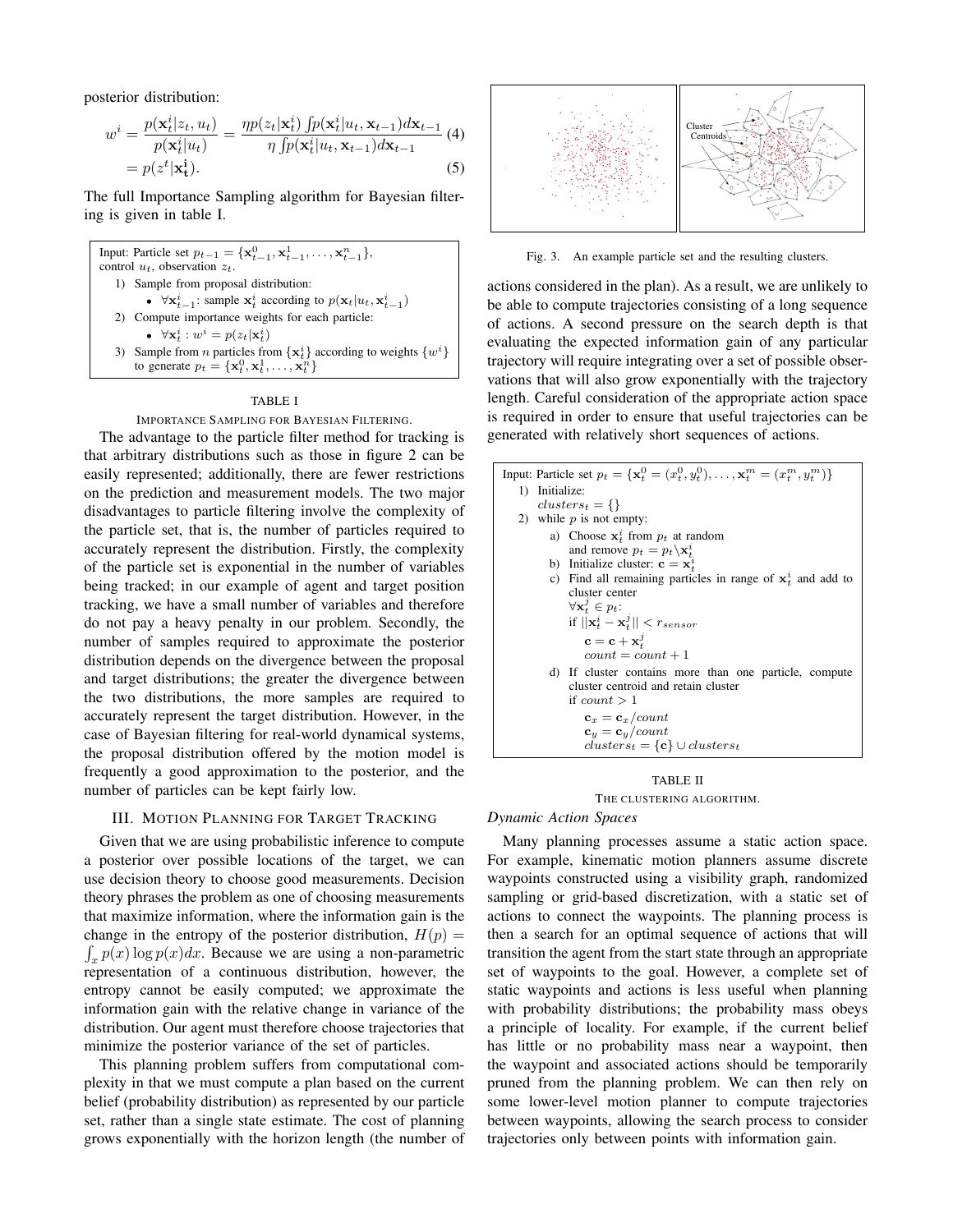#### *Clustering Algorithm*

In order to generate a set of candidate actions (and associated waypoints), we use the fact that the particle filter representation of the posterior gives us a potential set of waypoint samples directly from the sample states. At each time step we divide the particle set into clusters consisting of particles that are mutually within the sensor range of the agent,  $r_{sensor}$ . The centroid of each cluster constitutes a potential destination waypoint during the search process. Table II describes this clustering algorithm. Note that outliers (clusters of only one particle) are ignored.



Fig. 4. The action selection process. The cluster centroids are sorted by distance to the agent, and then the closest cluster centroid in each range is kept as a valid waypoint for the search, eliminating other cluster centroids in the same range from the search process.

Once the particle set has been clustered, we further prune the clusters based on relative distances to the agent. Clusters are sorted according to the distance to the agent, and the closest cluster centroid of radius  $r$  is considered as a valid waypoint in the trajectory search. All clusters closer than radius  $r$  are then eliminated from the set of valid waypoints. The process is then repeated with the next closest cluster of radius  $r'$ . Figure 4 shows three steps of the clustering process, resulting in three waypoints being selected for the first step of the search process.

## *Search*

Once the set of actions (cluster centroids acting as trajectory waypoints) has been constructed, we use a conventional search process as outlined in table III. The major bottleneck of the search process is determining the posterior distribution after each potential action. There is no closed-form solution for computing this distribution, so we simulate the agent and particle motion and agent observations along the trajectory. The particle weights are then updated and the particles resampled to arrive, at time  $t+1$ , a hypothesized posterior  $\hat{p}_{t+1}$ . This particle set is then reclustered to form the action space for the following step of search. The process operates to some maximum depth (a maximum number of actions), and the information gain of a particular sequence of actions (or waypoints) is computed with respect to the final distribution.



- 1) Generate waypoint set  $\{c^i\}$  from particle set  $\{x^i_t\}$  using clustering and selection algorithm in table II as shown in figure 4.
- 2) For each waypoint  $e^i$ :
	- a) Simulate agent motion to waypoint  $c_t^i$  and generate new potential particle set  $\hat{p}_{t+1}$  during motion
	- b) Incorporate simulated measurements and compute weights of  $\hat{p}_{t+1}$
	- c) Resample  $\hat{p}_{t+1}$  according to weights
	- d) If  $depth = max \ depth$ Return information gain of  $\hat{p}_{t+1}$

3) Return argmax<sub>c</sub>  $gain(c)$ 

else

$$
gain(\mathbf{c}^i) = \text{step 1}) \text{ with } (\hat{p}_{t+1}, depth + 1)
$$

## TABLE III THE SEARCH ALGORITHM.

## *Measurement Updates and Resampling*

During the search process, the particle filter treats the motion to a cluster centroid as a single action. As a result, the particle weights are not updated with measurements or resampled until some time has passed. The advantage is that the search process is accelerated, as the process of simulating observations and resampling the weighted particles is the slowest part of the search process. However, a low measurement update rate during the search can lead to two problems: firstly, the predicted information gain at the end the trajectory will not be accurate. Secondly, if the particle weights are updated but the particles are not resampled, then a phenomenon known as "particle death" can occur where, as the result of accumulating a long sequence of observations, none of the particle weights has any reasonable probability mass. Regular resampling has the effect of ensuring that probability mass is retained by the set of particles. However, the appropriate rate at which the importance weights need to be updated and resampled is an open question. Figure III shows the results of different resampling rates. In the upper figure, the particle filter is only resampled at the end of each action, resulting in a trajectory that causes the agent to split a mode of a distribution (figure III(a), second panel). Even though the algorithm search process allows the agent to recover from this problem (figure III(a), third panel), an alternative action selection may have contained the mode and therefore further decreased the uncertainty in the location of the contact.

In contrast, if we update the particle weights and resample ten times along each potential trajectory, the search process identifies the trajectory in figure III(b) as having higher information gain; as a result, the agent does not split the mode but instead constricts the location of the mode.

## IV. EXPERIMENTAL RESULTS

We performed preliminary experiments to compare different search strategies. We assume that the agent has a fixed detection radius of .9 distance units, and the relative speed of the agent compared to the target is 1.75 units/time step. We assume that the agent motion model is deterministic, the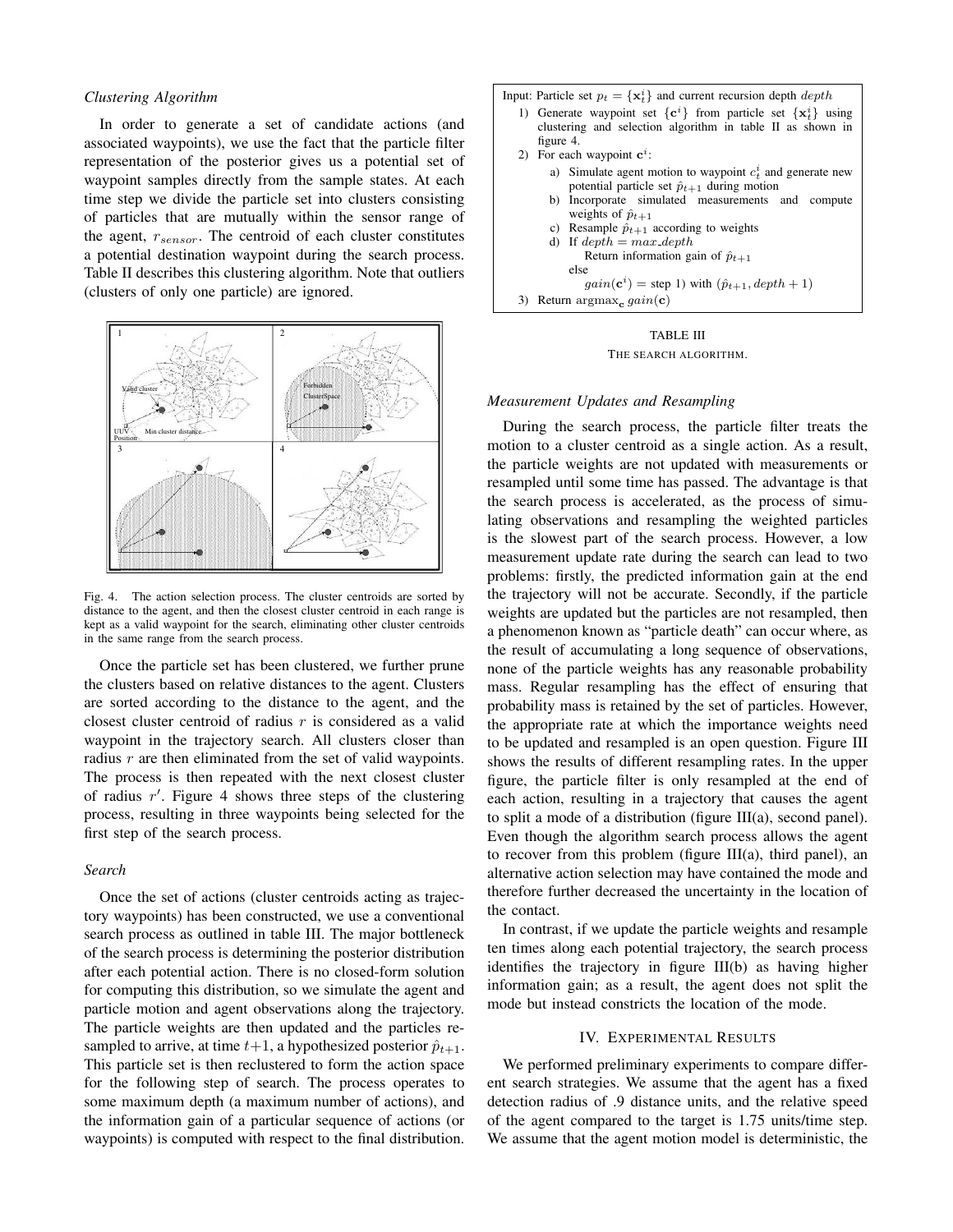

(a) Low Measurement Update Rate (b) Fast Measurement Update Rate

target motion model is uniform probability towards one of the three goals shown in figure 1. With 75% probability the target moves over the top of the barrier in the middle of the scene (Scenario 1), and 25% probability through the narrow channel under the barrier (Scenario 2). Gaussian noise is added to each action taken by the target. We assume that the observation model consists of binary observations (target detected/undetected) with accuracy 90%. The particle filter estimation process used 1,000 particles.



Fig. 5. Average time to detection for the different algorithms. In scenario 1 (light coloured bars) the target takes the (higher probability) upper route, and in scenario 2 (dark coloured bars), the target takes the (lower probability) lower route. The base case is the direction with maximum single-step information gain. Note that each run was stopped at 500 iterations. Each result is the average of 20 trials.

The baseline strategy maximizes single-step information gain, but does not perform any prediction or measurement updates in computing the information – the agent simply moves to the location where a single observation would cover the maximum probability mass. The search algorithms search for full trajectories with search depth of 1, 2 and 3 actions to maximize information gain, and increased resampling refers to performing measurement updates and particle resampling 10 times between path waypoints.

Figure 5 shows the average time to detect the target for various algorithms. The light coloured bars show the performance in scenario 1 (high probability) and the dark coloured bars show the performance in scenario 2. The search algorithms search for full trajectories with 1, 2 and 3 waypoints to maximize information gain, and increased resampling refers to additional particle resampling between path waypoints. In situations where the target is found, performing search and increasing the search depth appears to have a mild effect on detection time, although the trend is not statistically significant (error bars not shown). Note that the baseline algorithm performs well only when the target is



actually following the high probability trajectory, suggesting that the baseline algorithm is brittle, as we might expect.



Fig. 6. Number of successful detections for the different algorithms, out of 20 trials. In scenario 1 (light coloured bars) the target takes the (higher probability) upper route, and in scenario 2 (dark coloured bars), the target takes the (lower probability) lower route. Note first that the additional search depth can help find the target even in the harder scenario 2, but that regular resampling is key for accurately estimating the posterior distribution.

Figure 6 shows the number of successful target detections of each algorithm, which highlights the advantage of using search in this problem domain. In particular, we see that increasing search depth improves performance in both scenarios; again, although the baseline algorithm performs well in high probability scenarios, it never detects the target in the low probability scenario. In contrast, searching to depth 3 allows the agent to find the target with equal success in the high probability case, and some moderate success in the low probability case. Note that the algorithms fail to find the target in some trails because we stop each trial after 500 steps. The increased resampling clearly has an effect in the harder search cases in that low probability modes can be extinguished more quickly. However, there is still high variance in the performance at depth 3, suggesting that deeper search may be useful.

Finally, figure 7 shows a longer run of an example trajectory, where the motion planning occurs out to depth 3. After each action, the plan is recalculated. Notice that the planner is careful to minimize the number of mode splits, and spends time extinguishing complete modes before moving on. (The depicted trajectory is not smooth as an artifact of the underlying dynamic controller.)

## V. RELATED WORK

The search and exploration problem has been studied in a number of different contexts. The simplest form of information gathering is to use a greedy strategy, where